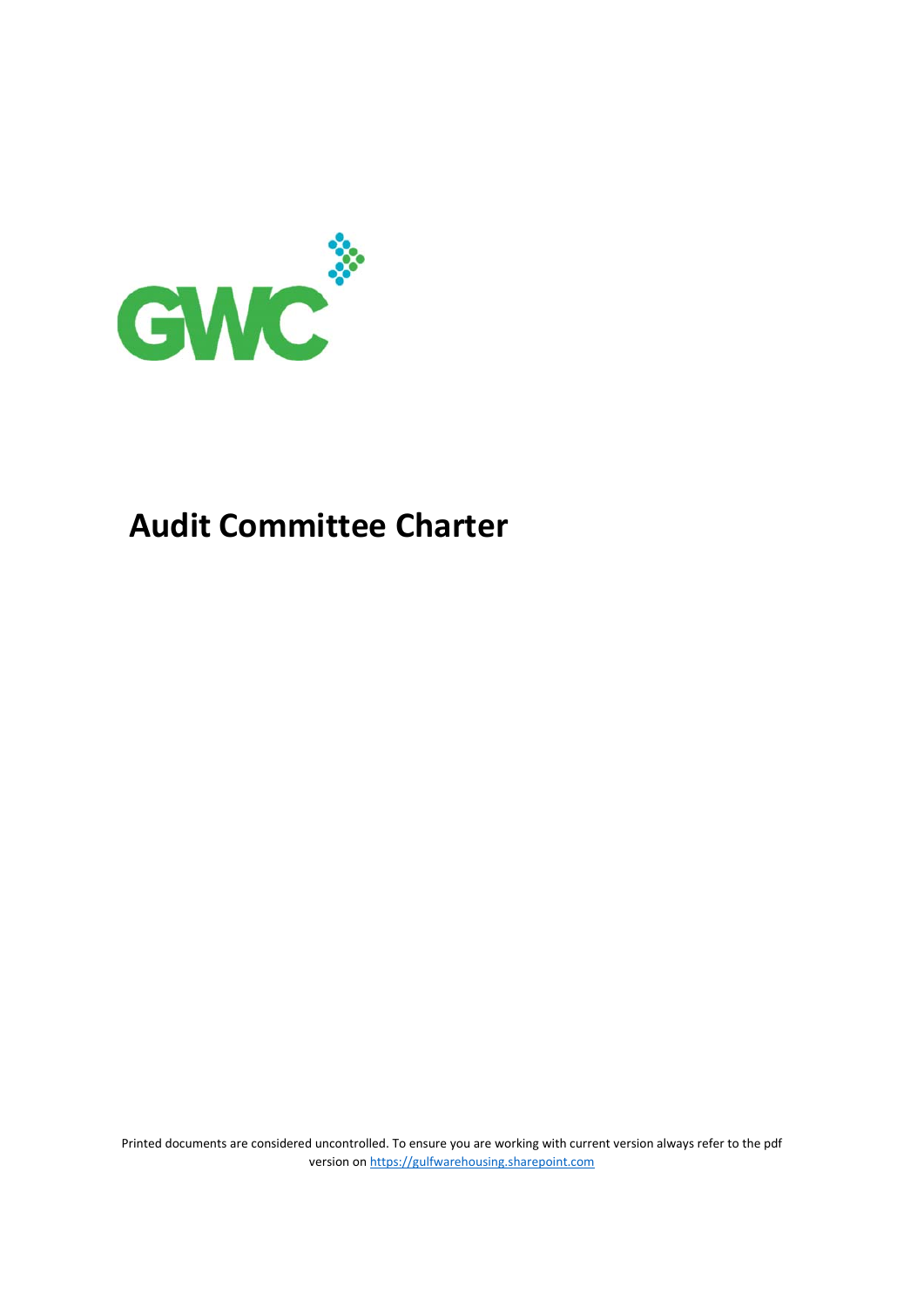# **Table of Contents**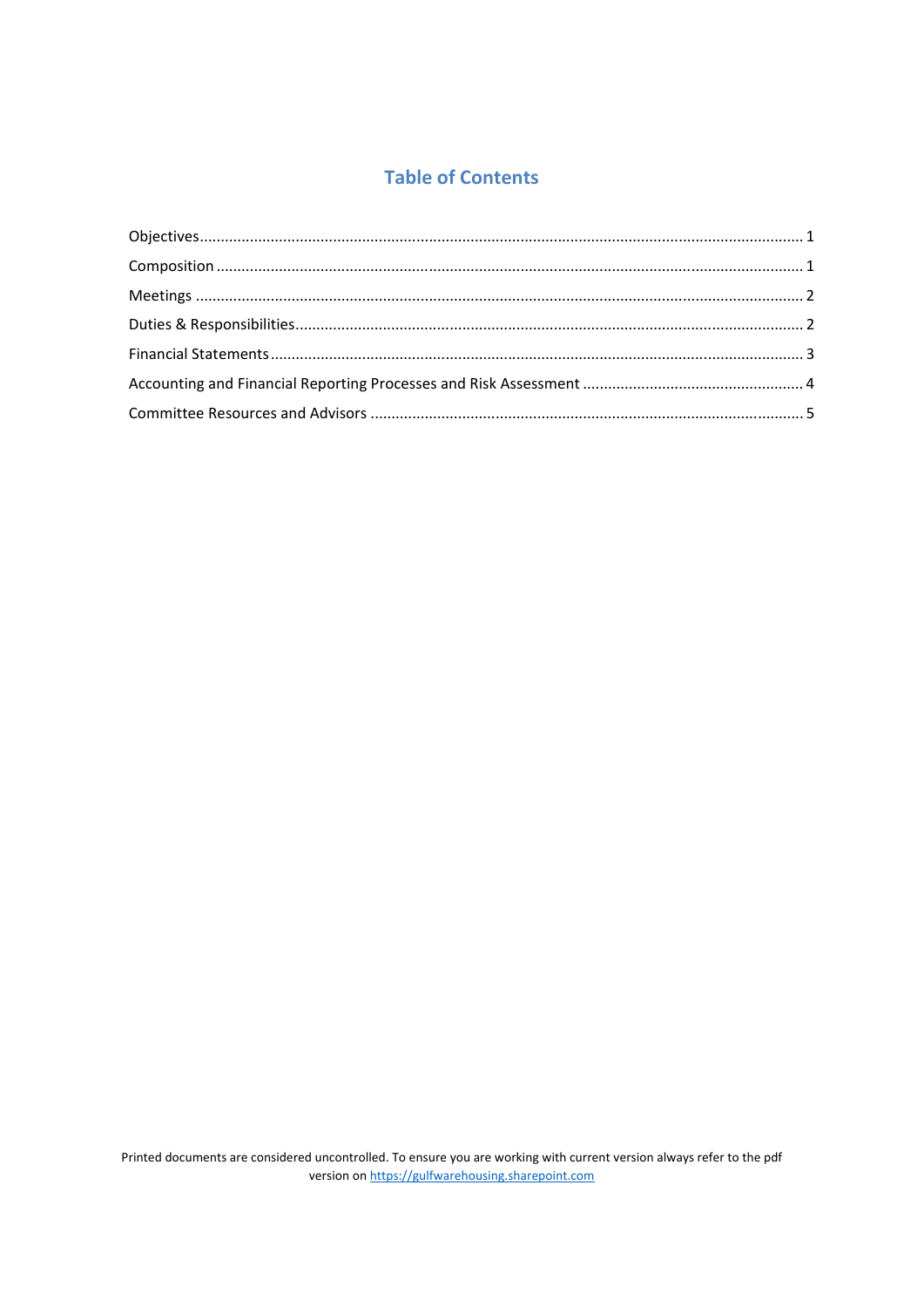## **Objectives**

The primary purpose of the Audit Committee (the "Committee") of the Board of Directors (the "Board") of Gulf Warehousing Company (the "Company") is to assist the Board in fulfilling its oversight responsibilities with respect to: (i) the Company's accounting, auditing, and financial reporting processes. (ii) the integrity of the Company's financial statements. (iii) the Company's internal controls and procedures designed to promote compliance with accounting standards and applicable laws and regulations. and (iv) the appointment, and evaluation of the qualifications and independence, of the Company's independent auditors.

## **Composition**

- The Board shall issue a decision to nominate the Committee Chairman and the members, identifying its responsibilities, duties and work provisions and procedures.
- The Committee shall be chaired by an Independent Board Member and will have at least three members (including Chairman).

#### *The Board has selected the following memberships of Audit Committee:*

- Dr. Hamad Saad Al‐Saad (Chairman)
- Mohammed Hassan Al Emadi
- Sultan Al‐Sulaiti
- When selecting the Committee members, the Board shall take into account that the majority of them shall be Independent Board Members.
- Any person who has previously been an employee of the Company in the previous two years shall not be a candidate, directly or indirectly, for the Committee membership.
- All Committee members must demonstrate the experience necessary for exercising the committee's duties.
- It is not permissible to combine the chair of the Audit Committee and the membership of any committee.
- The Committee shall submit an annual report to the Board including its work and recommendations.
- The Board shall review and evaluate the committees' achievements and include it in the Governance Report.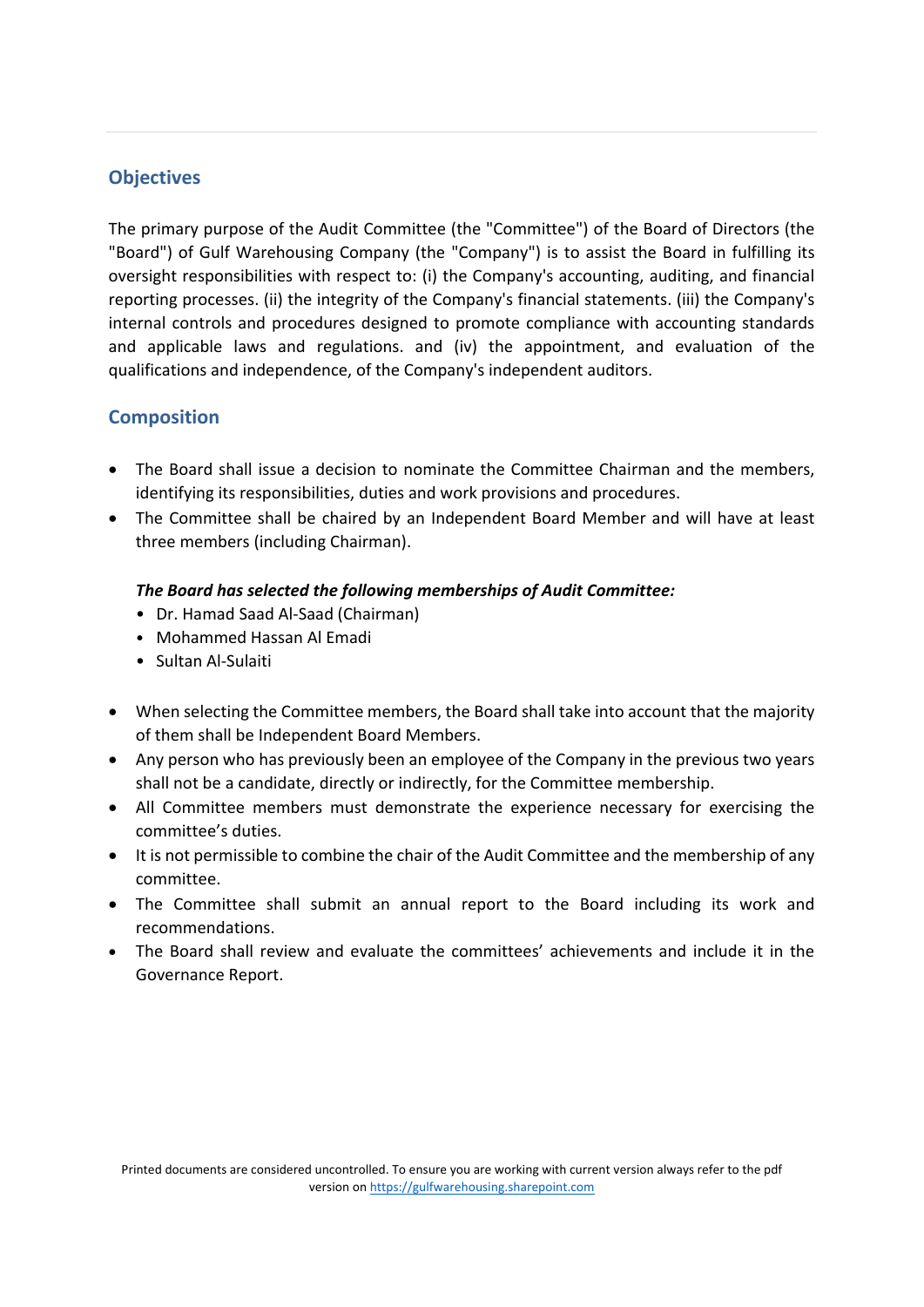# **Meetings**

- Audit Committee shall meet at least six times a year.
- A quorum for a Committee Meeting shall be deemed valid if attended by its Chairman, the majority of the members, the Chief Audit Executive and the Committee Secretary.
- The Committee Chairman can invite members of management or independent observers to the meeting.
- A minute shall be prepared for each meeting including the meeting discussions signed by the committee's chairman.
- Meetings can be attended in person or via electronic means.

# **Duties & Responsibilities**

#### *The responsibilities of the Audit Committee are as follows:*

- 1. Preparing and presenting to the Board a proposed Internal Control system for the Company upon constitution, and conducting periodic audits whenever necessary.
- 2. Setting the procedures of contracting with and nominating External Auditors and ensuring their independence while performing their work.
- 3. Overseeing the Company's Internal Controls, following the work of the External Auditor ensuring their compliance with the implementation of the International Standards on Auditing and preparing the financial reports in accordance with International Financial Reporting Standards (IFRS / IAS) and (ISA) and their requirements; .
- 4. Verifying that the External Auditor's report include an explicit mention if it had obtained all the necessary Information and the Company's compliance with international standards (IFRS / IAS), or whether the audit was conducted based on International Standards on Auditing (ISA) or not.
- 5. Overseeing and reviewing the accuracy and validity of the financial statements and the yearly, half‐yearly and quarterly reports
- 6. Reviewing and following up the External Auditor's reports and notes on the Company financial statements.
- 7. Ensuring the accuracy about and reviewing the disclosed numbers, data and financial statements and whatever submitted to the General Assembly.
- 8. Ensure coordination between the Board, Senior Executive Management, and the Internal Controls of the Company.
- 9. Reviewing the systems of financial and Internal Control and risk management;
- 10. Oversight of the Internal Audit, Compliance and Risk functions, including approval of annual and long terms plans, assessment of all Internal Audit results and the implementation of all actions agreed by the management.

Printed documents are considered uncontrolled. To ensure you are working with current version always refer to the pdf version on https://gulfwarehousing.sharepoint.com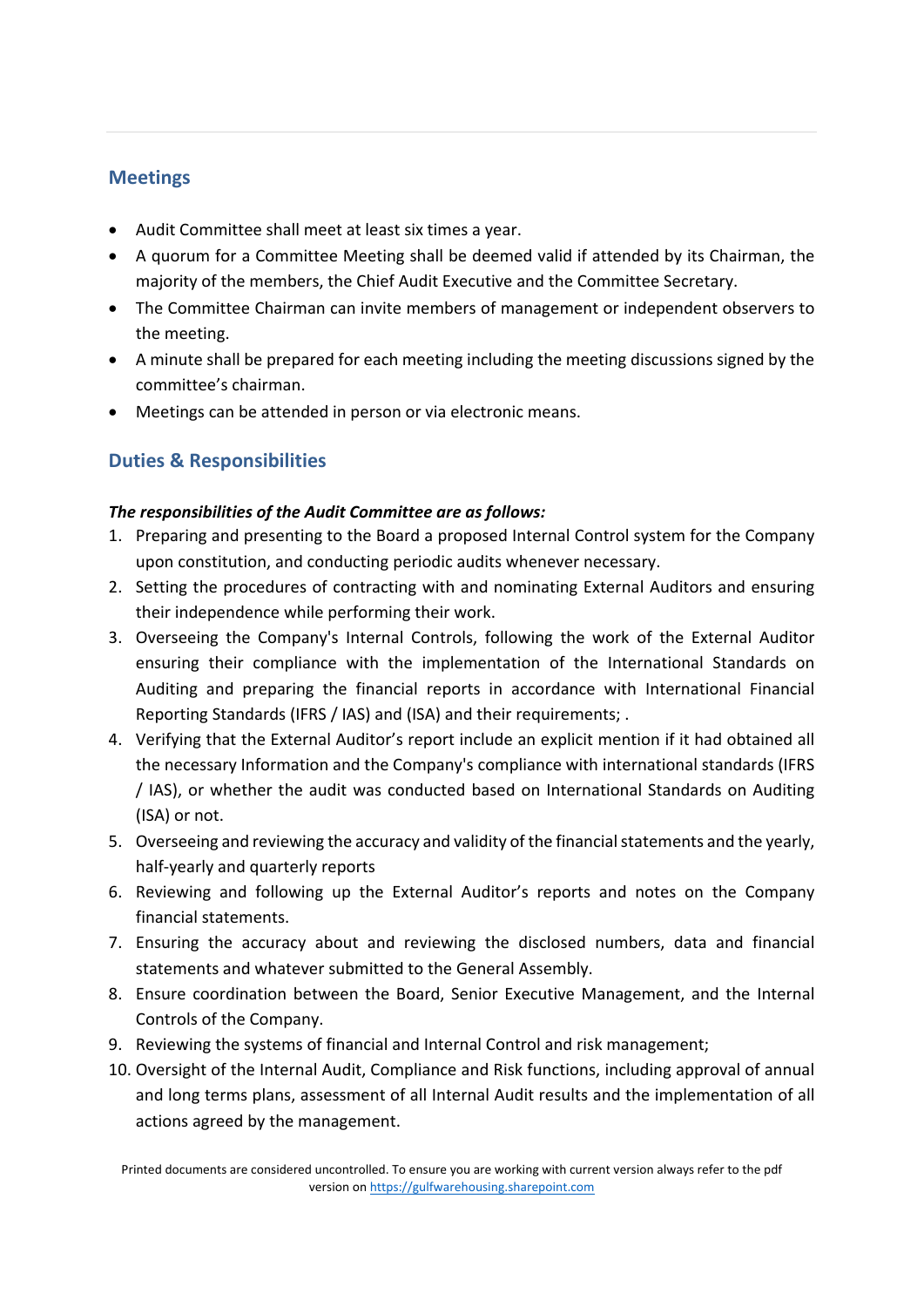- 11. Directing investigations as requested by the Board or as deemed appropriate by the Committee.
- 12. Reviewing the financial and accounting policies and procedures of the Company and expressing an opinion and recommendation to the Board on this regard.
- 13. Reviewing the Company's dealings with the Related Parties, and making sure whether such dealings are subject to and comply with the relevant controls.
- 14. Developing and reviewing regularly the Company's risk management processes, taking into account the Company's business, market changes, investment trends and expansion plans of the Company.
- 15. Supervising the training programs on risk management prepared by the Company, and their nominations.
- 16. Preparing and submitting periodic reports about risks and their management in the Company to the Board – at a time determined by the Board including its recommendations and preparing reports of certain risks at the behest of the Board or the Chairman.
- 17. To ensure. coordination between the Internal Auditors and the External Auditor, the availability of necessary resources, and the effectiveness of the Internal Controls.
- 18. To ensure the timely reply by the Board of Directors to the queries and matters contained in the External Auditors' letters or reports.
- 19. Implementing the assignments of the Board regarding the Company's Internal Controls.
- 20. Conducting a discussion with the External Auditor and Senior Executive Management about risk audits especially the appropriateness of the accounting decisions and estimates, and submitting them to the Board to be included in the annual report.

# **Financial Statements**

The Committee shall review and discuss with management and the independent auditors the Company's annual audited financial statements and the Company's quarterly financial statements (including disclosures made in the "Management's Discussion and Analysis of Financial Condition and Results of Operations" portion thereof) prior to issuance or filing.

The Committee shall discuss with the independent auditors the matters required to be discussed by Statement on Auditing Standards relating to the conduct of the audit.

The Committee shall recommend to the Board, if appropriate, that the Company's annual audited financial statements be included in the Company's annual report for filing with the various regulatory authorities and oversight entities.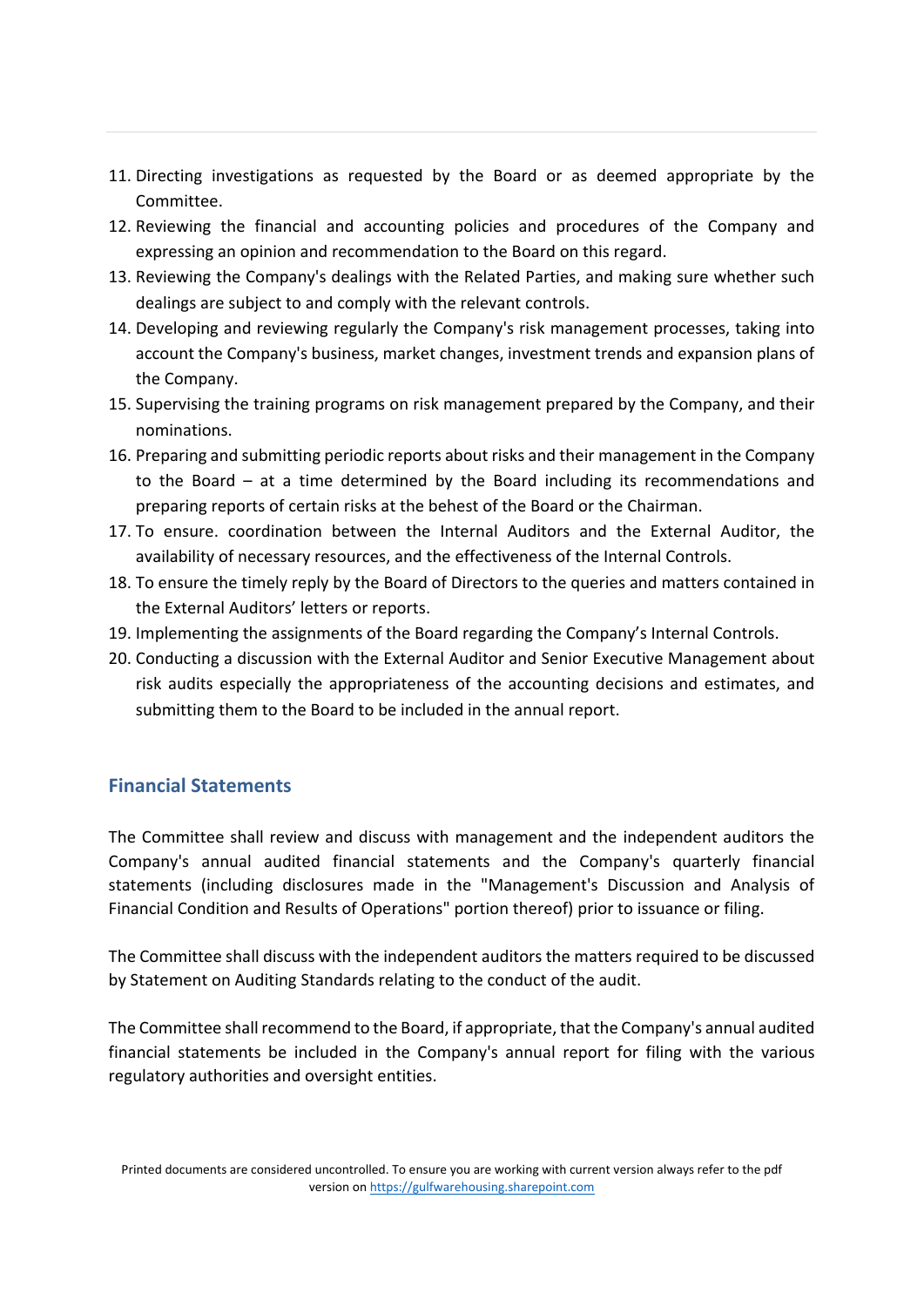## **Internal Control Reports**

Every three months, the internal auditor shall submit to the Audit Committee a report on the Internal Control achievements in the Company. Based on the Audit Committee recommendation, the Board shall determine the data that the report should include, which are at least the following:

- 1. Procedures of control and supervision in respect of financial affairs, investments, and risk management.
- 2. Review of the development of risk factors in the Company and the appropriateness and effectiveness of the systems in the Company to face the drastic or unexpected changes in the Market.
- 3. Comprehensive assessment of the Company's performance regarding its implementation of the Internal Control system in compliance with provisions of this Code.
- 4. The Company's compliance with applicable market listing and disclosure rules and requirements.
- 5. The Company's compliance with Internal Control systems when determining and managing risks.
- 6. The risks faced the Company, their types, causes and the actions taken in this regard.
- 7. The suggestions for addressing the violations and mitigating the risks.

#### **Accounting and Financial Reporting Processes and Risk Assessment**

- 1. The Committee shall periodically discuss with the independent auditors without management being present, their judgments about the quality, appropriateness and acceptability of the Company's accounting principles and financial disclosure practices, as applied in its financial reporting, and the completeness and accuracy of the Company's financial statements.
- 2. The Committee shall review with management and the independent auditors any legal, regulatory or compliance matters that could have a significant impact on the Company's financial statements, including any correspondence with regulators or government agencies and any employee complaints or published reports that raise material issues regarding the Company's financial statements or accounting policies and any significant changes in the applicable accounting standards (IFRS) or rules promulgated by the Qatar Stock Exchange or other regulatory authorities.
- 3. The Committee shall discuss generally the types of information to be disclosed and the presentation to be made in press releases regarding the Company's earnings, and in financial information and earnings guidance (if any) otherwise publicly announced or given to ratings agencies or other third parties.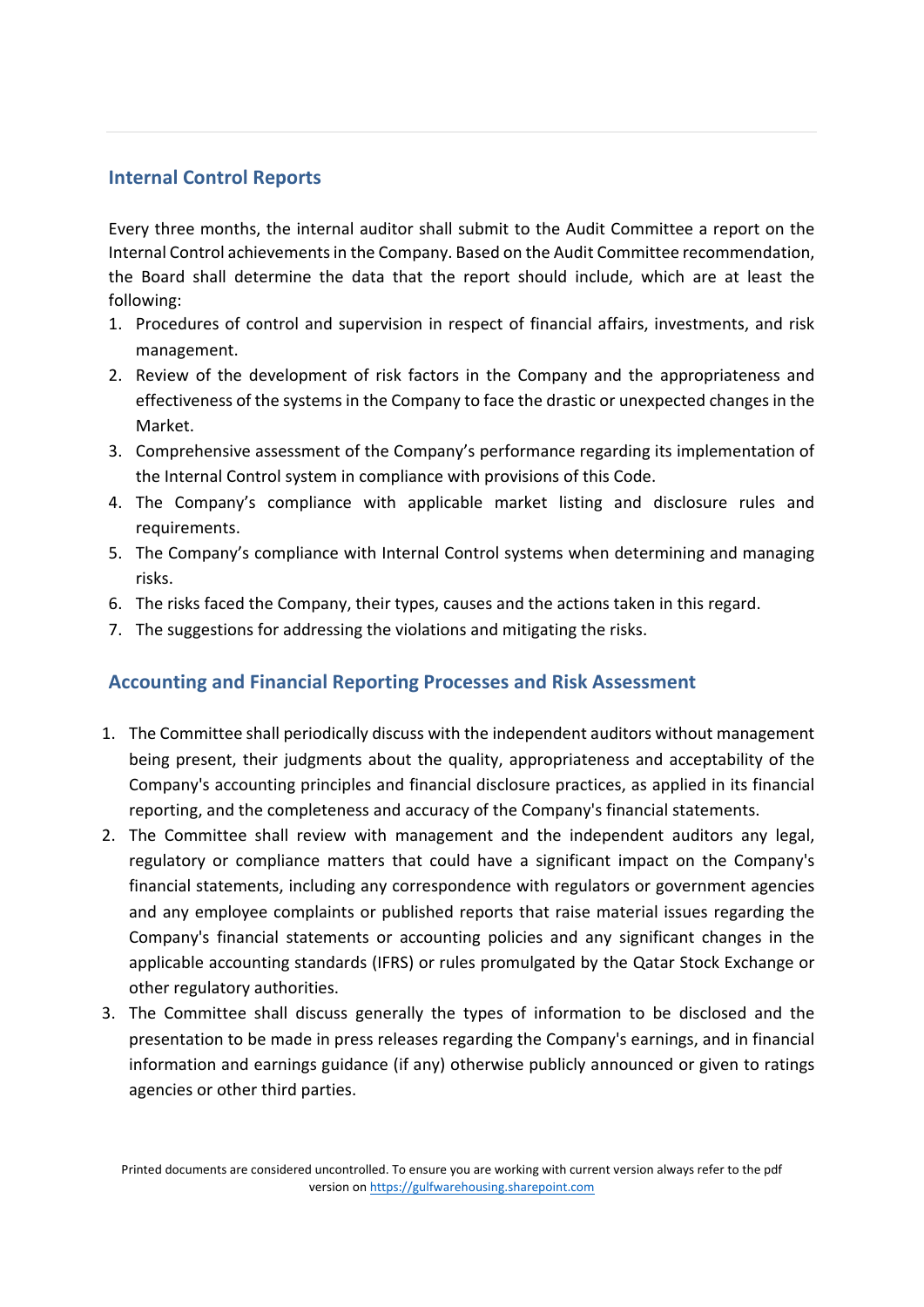- 4. The Committee shall review with management and, if necessary, the independent auditors and Company counsel, press releases announcing quarterly and annual financial results and other financial reporting information prior to their release.
- 5. The Committee shall review any off-balance sheet transactions, arrangements and obligations (including contingent obligations) and any other relationships of the Company with unconsolidated entities that may have a current or future effect on the Company's financial statements.
- 6. The Committee shall review and discuss with management, and to the extent the Committee deems necessary or appropriate, the independent auditors, the Company's disclosure controls and procedures that are designed to ensure that the reports the Company files with the Qatar Stock Exchange or other regulatory authorities comply with the rules and requirements.
- 7. The Committee shall review the Company's major financial risk exposures, the Company's system of internal controls and policies relating to risk assessment and management and the steps management have taken to monitor and control such exposures.

# **Committee Resources and Advisors**

The Committee shall have the authority to retain, at the expense of the Company, such independent legal and other advisors as it shall deem necessary to carry out its duties, without Board or management approval. The Committee members will be provided with continuing education opportunities in financial reporting and other areas relevant to the Committee, if required.

The Company shall provide for appropriate funding, as determined by the Committee, in its capacity as a Committee of the Board, for payment of:

- Compensation to any registered public accounting firm engaged for the purpose of preparing or issuing an audit report or performing other audit, review or attest services for the Company.
- Compensation to any advisors engaged by the Committee as provided above. and
- Ordinary administrative expenses of the Committee that is necessary or appropriate in carrying out its duties.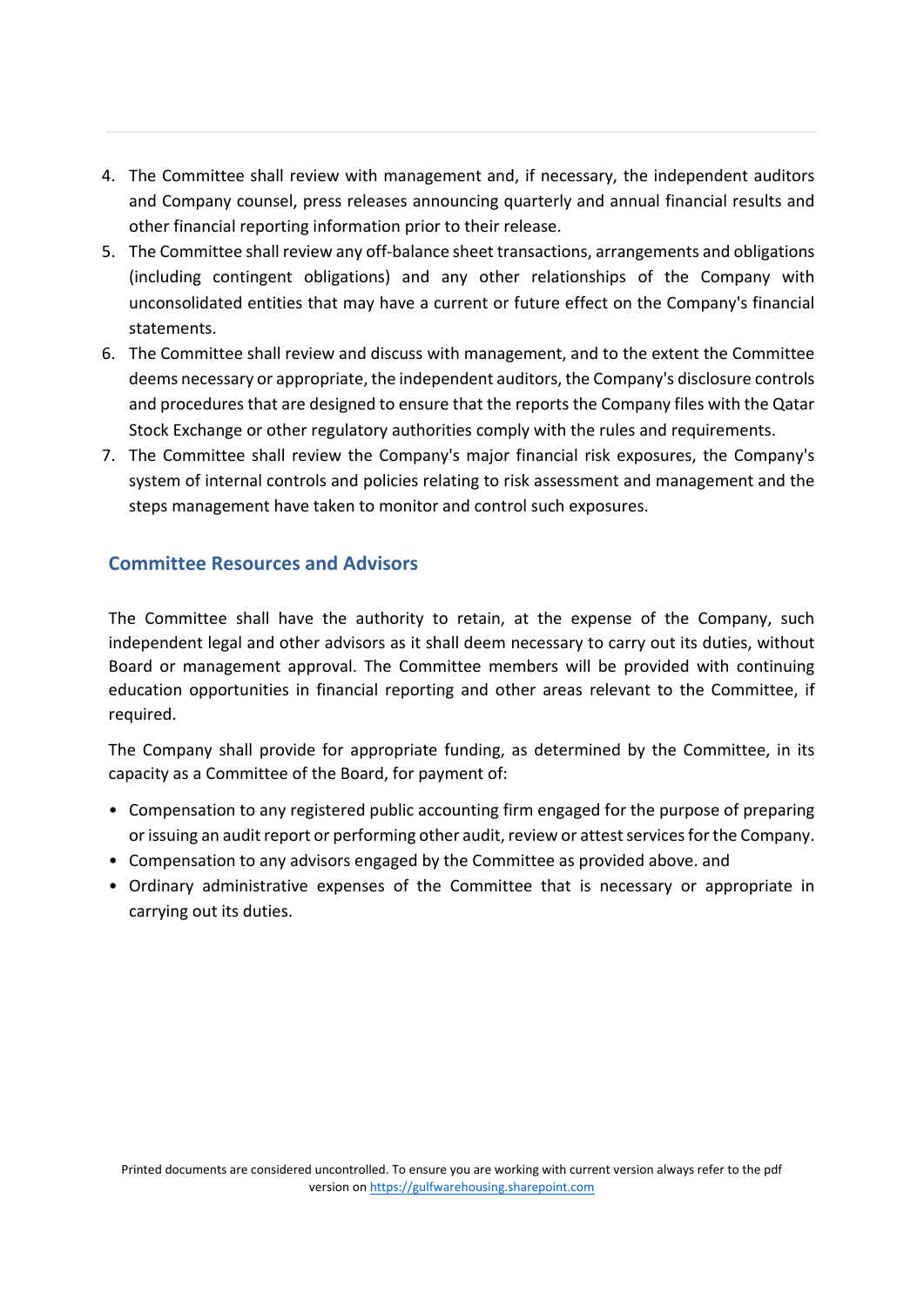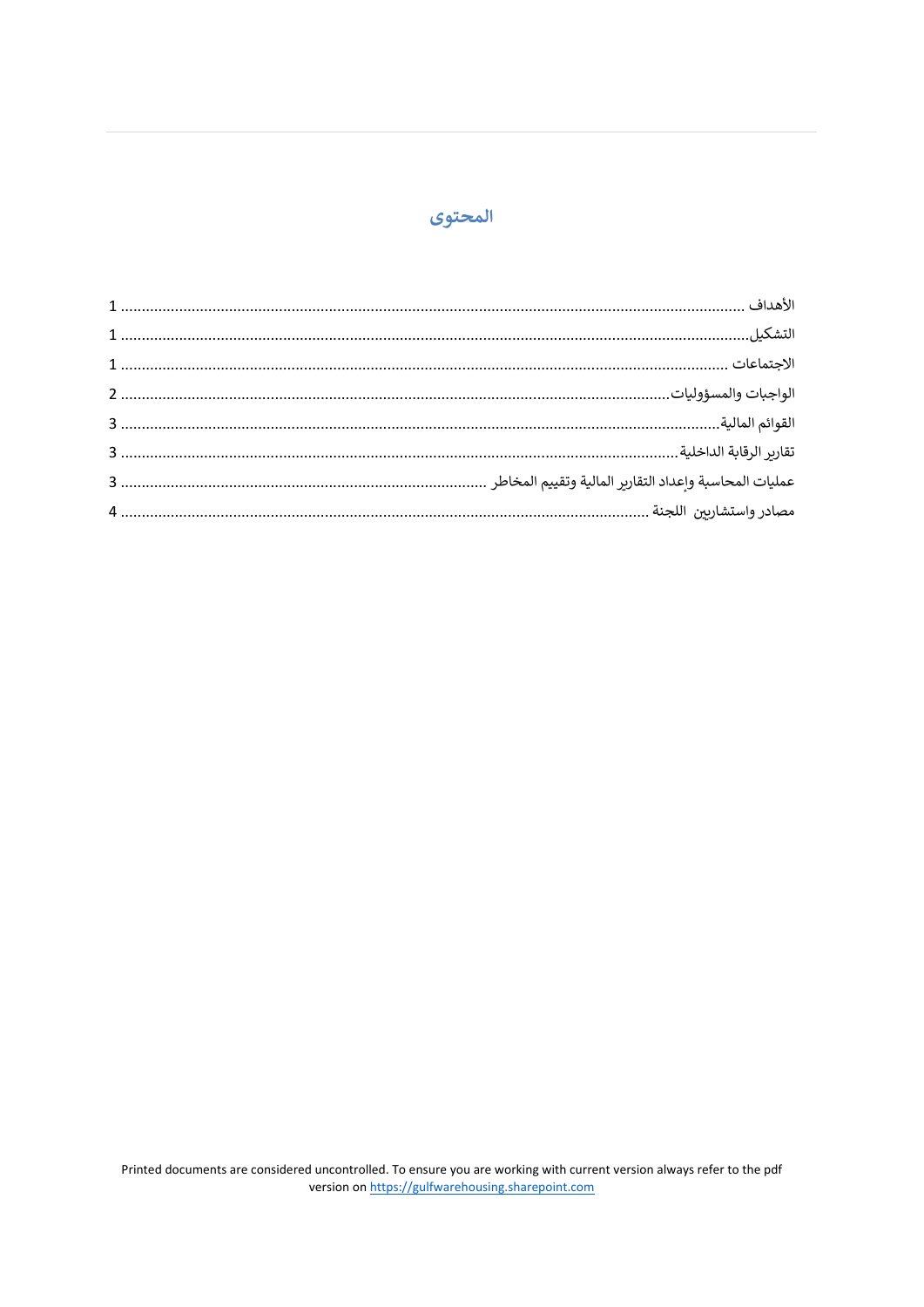#### **الأهداف**

الغــر ض الأساســـي مـــن لجنــــة التـــدقيق ("اللجنـــة") التابعـــة لمجلـــس الإدار ة ("مجلــس الإدار ة") لشـــر كة الخلـــيج للمخسازن ("الشسركة") هسو مسساعدة مجلسس الإدارة فسي الوفساء بمسسؤولياته الرقابيسة فيمسا يتعلسق بمسا يلسي: (1) ) عمليسات المحاسسبة والمراجعسة والتقسارير الماليسة للشسركة. (2) سسلامة البيانسات الماليسة للشسركة. (3) الضحوابط والإجـــراءات الداخليـــة للشـــركة المصــــممة لتعزيـــز الامتثـــال لمعـــابير المحاســـبة والقـــوانين واللـــوائح المعمول بها. و (4) تعيين وتقييم مؤهلات واستقلالية المدققين المستقلين للشركة.

# **الᙬشكᘭل**

- يصهدر المجلسس قسرارا بترشسيح رئسيس وأعضماء اللجنسة وتحديسد مسسؤولياتهم وواجبساتهم وأحكسام وإجراءات العمل.
- تتكون اللجنسة مسن ثلاثسة أعضساء علسي الأقسل (بمسا فسي ذلسك السرئيس)، و يتسرأس اللجنسة عضسو مجلسس إدارة مستقل.
	- **اختار مجلس الإدارة أعضاء لجنة التدقيق التالية:**
	- الدكتور حمد سعد السعد (رئيس مجلس الإدارة)
		- محمد حسن العمادي عضو
			- سلطان السليطي عضو
- عنه اختيار أعضـاء اللجنــة ، يجـب علــى مجلـس الإدارة مراعــاة أن تكـون أغلبيــتهم مــن أعضــاء مجلــس الإدارة المستقلين.
- لا يجــوز لأي شــخص ســبق أن عمــل فــي الشــركة فــي العــامين الماضــيين أن يكــون مرشــحًا بشــكل مباشــر أو غير مباشر لعضوية اللجنة.
	- يجب على جميع أعضاء اللجنة إثبات الخبرة اللازمة لممارسة واجبات اللجنة.
		- لا يجوز الجمع بين رئيس لجنة التدقيق وعضوية أي لجنة.
		- ترفع اللجنة تقريراً سنوياً إلى المجلس متضمناً أعمالها وتوصياتها.
	- يقوم مجلس الإدارة بمراجعة وتقييم إنجازات اللجان وإدراجها في تقرير الحوكمة.

#### **الاجتماعات**

- يجب أن تجتمع لجنة التدقيق ست مرات على الأقل في السنة. - يعتبѧѧѧѧѧѧѧѧر النصѧѧѧѧѧѧѧѧاب القѧѧѧѧѧѧѧѧانوني لاجتمѧѧѧѧѧ ً ѧѧѧاع اللجنѧѧѧѧѧѧѧѧة صѧѧѧѧѧѧѧѧحيحا إذا حضѧѧѧѧѧѧѧѧره رئيسѧѧѧѧѧѧѧѧها وأغلبيѧѧѧѧѧѧѧѧة الأعضѧѧѧѧѧѧѧѧاء ورئѧѧѧѧѧѧѧѧيس التدقيق الداخلي التنفيذي وسكرتير اللجنة. - يمكن لرئيس اللجنة دعوة أعضاء الإدارة أو المراقبين المستقلين إلى الاجتماع. - يتم إعداد محضر لكل اجتماع يتضمن مناقشات الاجتماع موقعة من رئيس اللجنة. ًا أو عبر الوسائل الإلكترونية. - يمكن حضور الاجتماعات شخصي

Printed documents are considered uncontrolled. To ensure you are working with current version always refer to the pdf version on https://gulfwarehousing.sharepoint.com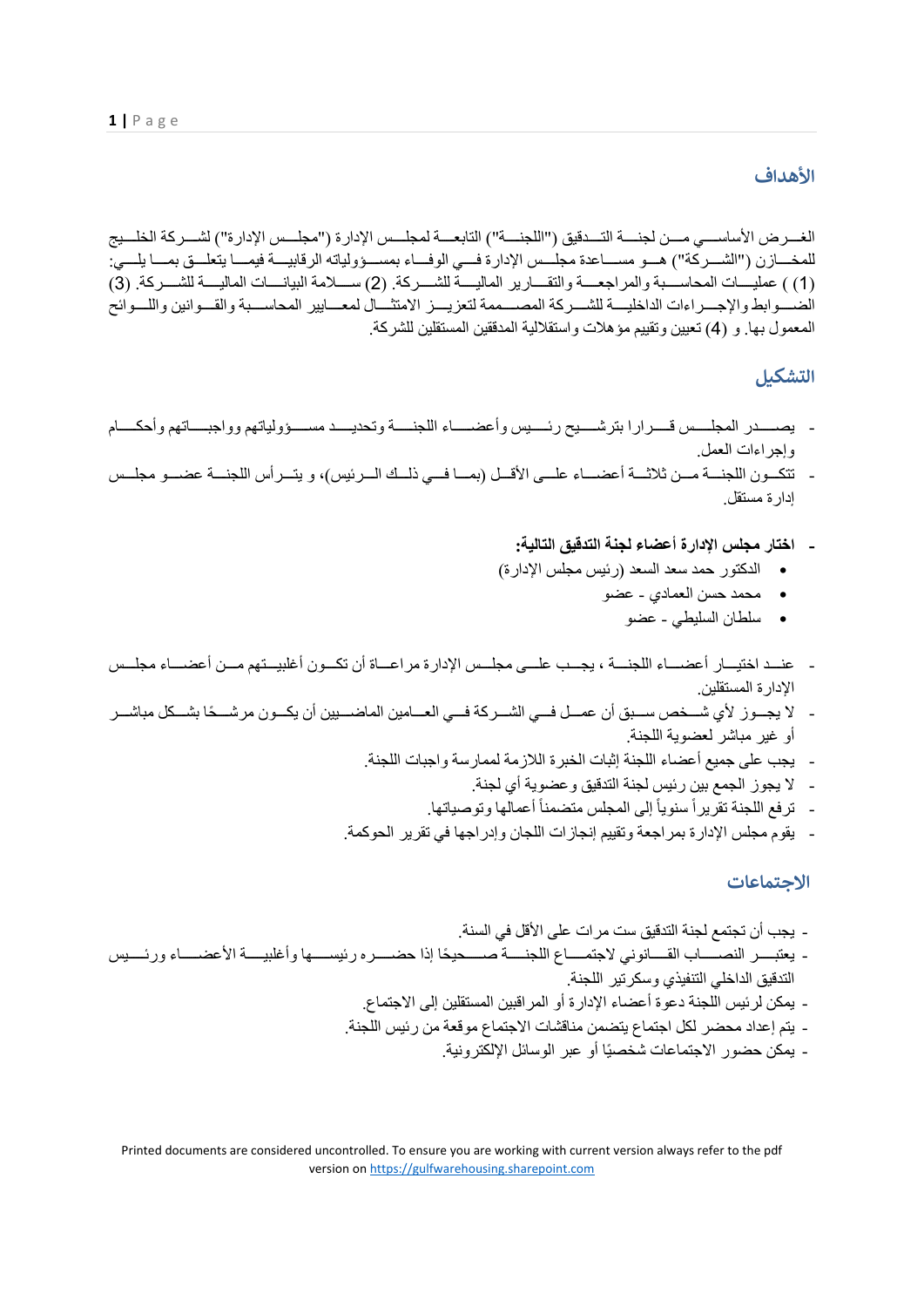#### **الواجᘘات والمسؤولᘭات**

#### تتمثل مسؤوليات لجنة التدقيق واختصاصاتها بما يلي:

- 1. إعـداد وتقــديم نظــام رقابـــة داخليـــة مقتـــرح علـــى مجلـــس الإدارة عنـــد التأســـيس وإجـــراء عمليـــات تـــدقيق دورية عند الضرورة.
	- .2 تحديد إجراءات التعاقد مع الالمدققينين الخارجيين وترشيحهم وضمان استقلاليتهم في أداء عملهم.
- 3. الإشــراف علـــي الضــوابط الداخليـــة للشــركة ، ومتابعـــة عمــل المــدقق الخـــارجي للتأكــد مــن امتثالـــه لتطبيــق المعــــايير الدوليـــــة للتــــدقيق وإعــــداد التقــــارير الماليــــة وفقًــــا للمعــــايير الدوليـــــة لإعــــداد التقــــارير الماليـــــة (IAS/IFRS (و (ISA (و المتطلبات؛ .
- 4. التحقــق مــن أن تقريــر المــدقق الخــارجي يتضـــمن إشــارة صـــريحة إلـــي مــا إذا كانــت قــد حصــلت علــي جميـــع المعلومسات اللاز مسة وامتثسال الشسركة للمعسابيير الدوليسة (IFRS/IAS)، أو مسا إذا كسان التسدقيق قسد تسم بنساءً على المعايير الدولية للتدقيق (ISA (أم لا.
- 5. الإشـــراف علـــي ومراجعـــة دقـــة وصـــحة البيانـــات الماليـــة والتقـــارير الســـنوية ونصـــف الســـنوية والربــــع سنوية.
	- .6 مراجعة ومتابعة تقارير المدقق الخارجي والملاحظات على البيانات المالية للشركة.
- 7. التأكــد مــن دقــة ومراجعــة الأرقــام والبيانــات والبيانـــات الماليــة المفصــح عنهــا ومــا يقــدم إلـــي الجمعيـــة العمومية.
	- .8 ضمان التنسيق بين مجلس الإدارة والإدارة التنفيذية العليا والرقابة الداخلية للشركة.
		- .9 مراجعة أنظمة الرقابة المالية والداخلية وإدارة المخاطر.
- 10. الإشسراف علسي وظسائف التسدقيق السداخلي والامتثسال والمخساطر ، بمسا فسي ذلسك الموافقسة علسي الخطسط الســـنوية والطويلـــة الأجـــل ، وتقيـــيم جميـــع نتـــائج التـــدقيق الـــداخلي وتنفيـــذ جميـــع الإجـــراءات التـــي وافقـــت عليها الإدارة.
	- .11 توجيه التحقيقات بناء على طلب المجلس أو حسب الاقتضاء من قبل اللجنة.
- 12.مراجعـــة السياســـات والإجــــراءات الماليــــة والمحاســـبية للشــــركة وإبــــداء الــــرأي والتوصــــية لمجلـــس الإدارة في هذا الشأن.
- 13.مراجعــة تعــاملات الشــركة مــع الأطــراف ذات العلاقــة والتأكــد مــن أن هــذه التعــاملات تخضـــع وتتوافــق مع الضوابط ذات الصلة.
- 14. تطـوير ومراجعـــة عمليـــات إدارة مخــــاطر الشـــركة بانتظـــام ، مــــع الأخـــذ فـــي الاعتبـــار أعمـــال الشـــركة وتغيرات السوق واتجاهات الاستثمار وخطط التوسع في الشركة.
	- .15 الإشراف على البرامج التدريبية الخاصة بإدارة المخاطر التي تعدها الشركة وترشيحاتها.
- 16. إعـداد وتقـديم تقــارير دوريـــة عــن المخـــاطر وإدارتهــا فــي الشــركة إلــي مجلــس الإدارة فــي الوقــت الــذي يحــدده المجلــس متضــمنة توصـــياته وإعــداد تقـــار بر عـــن بعــض المخـــاطر بنـــاءً علـــى طلـــب المجلــس أو الرئيس.
- 17. لضهمان. التنسسيق بسـين المسـدققين السـداخليين والمسـدقق الخـسـارجي ، وتسـوافر المسـوارد اللازمســة ، وفعاليســة الضوابط الداخلية.
- 18. لضممان السرد فسي الوقست المناسسب مسن قبسل مجلسس الإدارة علسي الاستفسسارات والمسسائل السواردة فسي رسائل أو تقارير المدققين الخارجيين.
	- .19 تنفيذ تكليفات مجلس الإدارة فيما يتعلق بالضوابط الداخلية للشركة.

Printed documents are considered uncontrolled. To ensure you are working with current version always refer to the pdf version on https://gulfwarehousing.sharepoint.com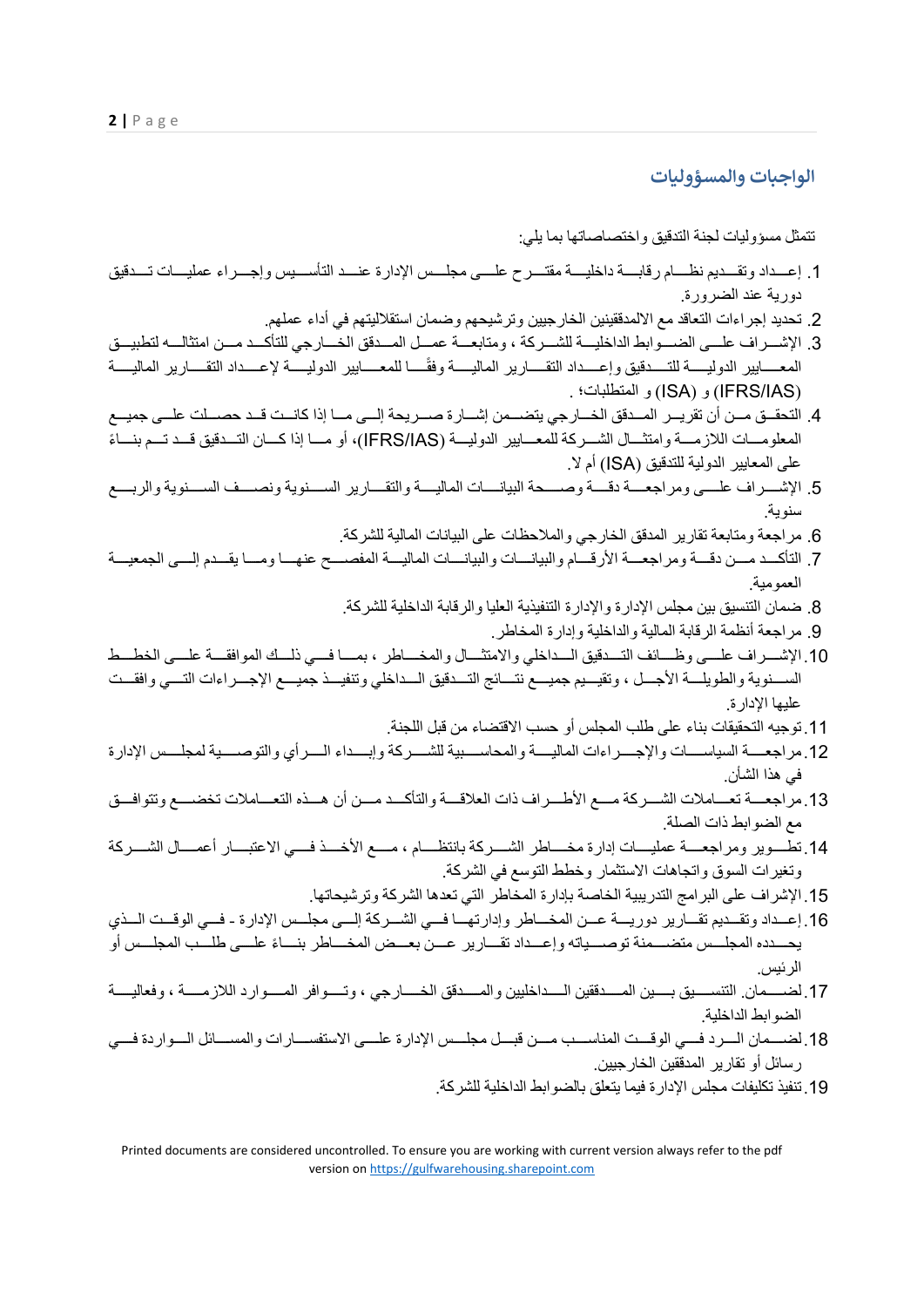**3 |** Page

20. إجـــراء مناقشـــة مــــع المـــدقق الخــــارجي والإدارة التنفيذيـــة العليـــا حـــول عمليـــات تـــدقيق المخــــاطر وخاصــــة مسدى ملاءمــــة القـــرارات والتقـــديرات المحاســـبية ، ورفعهـــا إلــــه مجلـــس الإدار ة لإدراجهـــا فـــه التقريـــر السنوي.

## **القوائم المالᘭة**

تقـــوم اللجنــــة بمراجعــــة ومناقشــــة الإدارة والمـــدققين المســـتقلين بالبيانــــات الماليــــة الســـنوية المدققــــة للشــــركة والبيانـــات الماليـــة ربـــع الســـنوية للشـــركة (بمـــا فـــى ذلـــك الإفصــــاحات الـــواردة فـــى جـــزء "مناقشـــة الإدارة وتحليل الحالة المالية ونتائج العمليات") قبل الإصدار أو الايداع.

تنساقش اللجنسة مسع المسدققين المسستقلين الأمسور المطلسوب مناقشستها مسن خسلال بيسان معسايير المراجعسة المتعلقسة بسير التدقيق.

وتوصيهي اللجنسة مجلسس الإدارة ، إذا كسان ذلسك مناسسياً ، بسادر اج البيانسات الماليسة السينوية المدققسة للشسر كة في التقرير السنوي للشركة لتقديمها إلى مختلف الهيئات والجهات الرقابية.

#### **تقارᗫر الرقاᗷة الداخلᘭة**

يرفــع المــدقق الــداخلي إلـــي لجنـــة التــدقيق، تقريــراً كــل ثلاثـــة أشـــهر عــن أعمــال الرقابـــة الداخليـــة بالشــركة، بنـــاءً علـــي توصــــية لجنــــة التـــدقيق ، يجـــب علـــي مجلــس الإدارة تحديـــد البيانــــات التـــي يجـــب أن يتضــــمنها التقرير ، وهي على الأقل ما يلي::

- 1) إجراءات الرقابة والإشراف على الشؤون المالية والاستثمارات وإدارة المخاطر.
- 2) مراجعة تطور عوامل الخطر في الشركة ومدى ملاءمة وفعالية الأنظمة في الشركة لمواجهة التغيرات الجذرية أو غير المتوقعة في السوق.
	- 3) تقييم شامل لأداء الشركة فيما يتعلق بتطبيقها لنظام الرقابة الداخلية بما يتوافق مع أحكام هذا النظام.
		- 4) امتثال الشركة لقواعد ومتطلبات الإفصاح والإدراج في السوق المعمول بها.
			- 5) التزام الشركة بأنظمة الرقابة الداخلية عند تحديد وإدارة المخاطر.
		- 6) المخاطر التي تعرضت لها الشركة وأنواعها وأسبابها والإجراءات المتخذة بشأنها.
			- **7)** الاقتراحات الخاصة بمعالجة الانتهاكات والتخفيف من المخاطر.

## عمليات المحاسبة واعداد التقاربر المالية وتقييم المخاطر

- 1. تنــــاقش اللجنــــة بشـــكل دوري مــــع مـــدققيي الحســـابات المســـتقلين دون حضــــور الإدارة ، أحكــــامهم بشــــأن جسودة وملاءمسة ومقبوليسة المبسادئ المحاسسبية للشسركة وممارسسات الإفصساح المسالي ، علسي النحسو المطبق في تقاريرها المالية ، واكتمال ودقة بيانات الشركة. القوائم المالية.
- 2. تســـتعرض اللجنــــة مــــع الإدارة ومـــدققي الحســـابات المســـتقلين أي مســــائل قانونيــــة أو تتعليق أو تتعليـــق بالامتثــال يمكــن أن يكــون لهــا تــأثير كبيــر علــي البيانــات الماليــة للشــركة ، بمــا فــي ذلــك أي مراســلات مـــع الهيئــــات التنظيميـــــة أو الوكــــالات الحكوميــــة وأي شـــكاوى للمــــوظفين أو تقــــارير منشــــورة تثيــــر مســــائل جوهريسـة فيمـــا يتعلــــق بالبيانــــات الماليـــة للشـــركة أو السياســـات المحاســـبية وأي تغييـــرات مهمــــة فــــي المعــــابير المحاســــبية المعمــــول بهــــا (IFRS) أو القواعـــد الصـــــادر ة عــــن بور صـــــة قطــــر أو الســــلطات التنظيمية الأخرى.

Printed documents are considered uncontrolled. To ensure you are working with current version always refer to the pdf version on https://gulfwarehousing.sharepoint.com